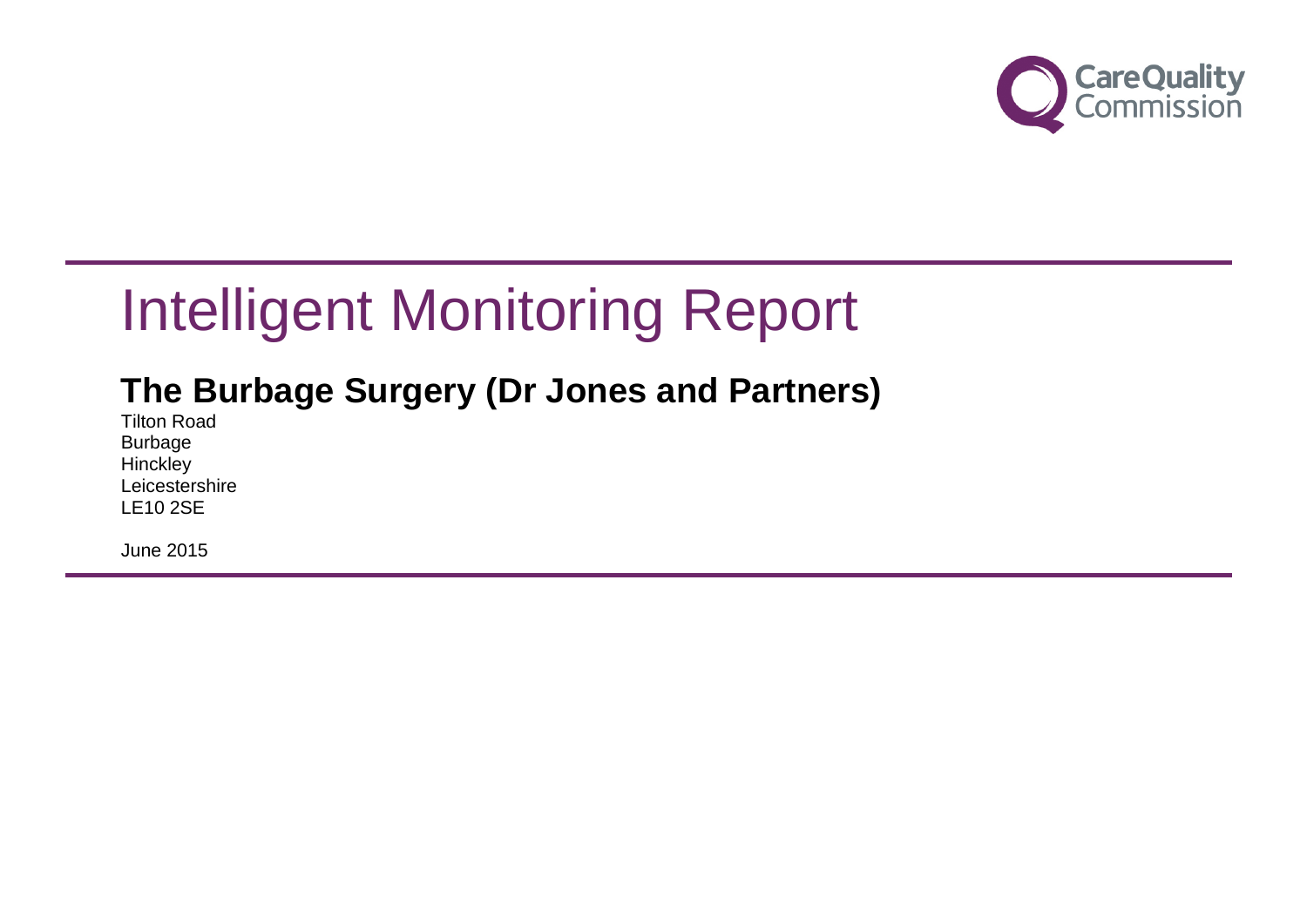#### The Burbage Surgery 1-543640835

### Intelligent Monitoring (IM) Report: June 2015

GP IM is an initial list of 33 indicators that currently cover three of our five key questions - Effective, Caring and Responsive. The tool draws on existing and established national data sources (e.g. Quality and Outcomes Framework, GP Patient Survey).

This report presents CQC's view of the IM indicators for The Burbage Surgery**.**

The information helps CQC to plan inspection activities and identify areas for further local enquiry. This information is not a judgement on the quality of care provided. CQC's judgement takes the form of ratings which are published after an inspection has been carried out.

We have published a document setting out the definition and full methodology for each indicator, a paper on the statistical methodology and a Frequently Asked Questions document. If, after consulting these documents, you have any further queries or need more information please email [enquiries@cqc.org.uk](mailto:enquiries@cqc.org.uk) putting the phrase "**GP IM Verification**" in the subject line and quoting in the body of the email your practice's 10 digit registration ID number (this appears at the top right corner of this report).

## **Key for distribution chart**



A 'z-score' (sometimes known as a 'standardised score') tells us how far away a particular practice's score is from the mean average score for that indicator, and measures this in standard deviations. The histogram above represents the z-score distribution for an indicator and will differ from the distribution in observed values. Calculation of a z-score takes account of the sentiment for the indicator so variation is always shown to the right of the thresholds. The vertical y-axis is the count or frequency that a z-score occurs. The horizontal x-axis is the z-score. For a normal distribution, you would expect the peak of the curve to be at a z-score of zero and in the centre of the chart as this represents the mean or expected value. The "large variation for further enquiry" threshold has a z-score value of 2 and the "very large variation for further enquiry" threshold has a z-score value of 3. The purple line displays where the practice falls in the distribution. Identification of large or very large variation for an indicator is not of itself a statement regarding quality and merely identifies possibly unwarranted variation in the data that merits discussion and explanation.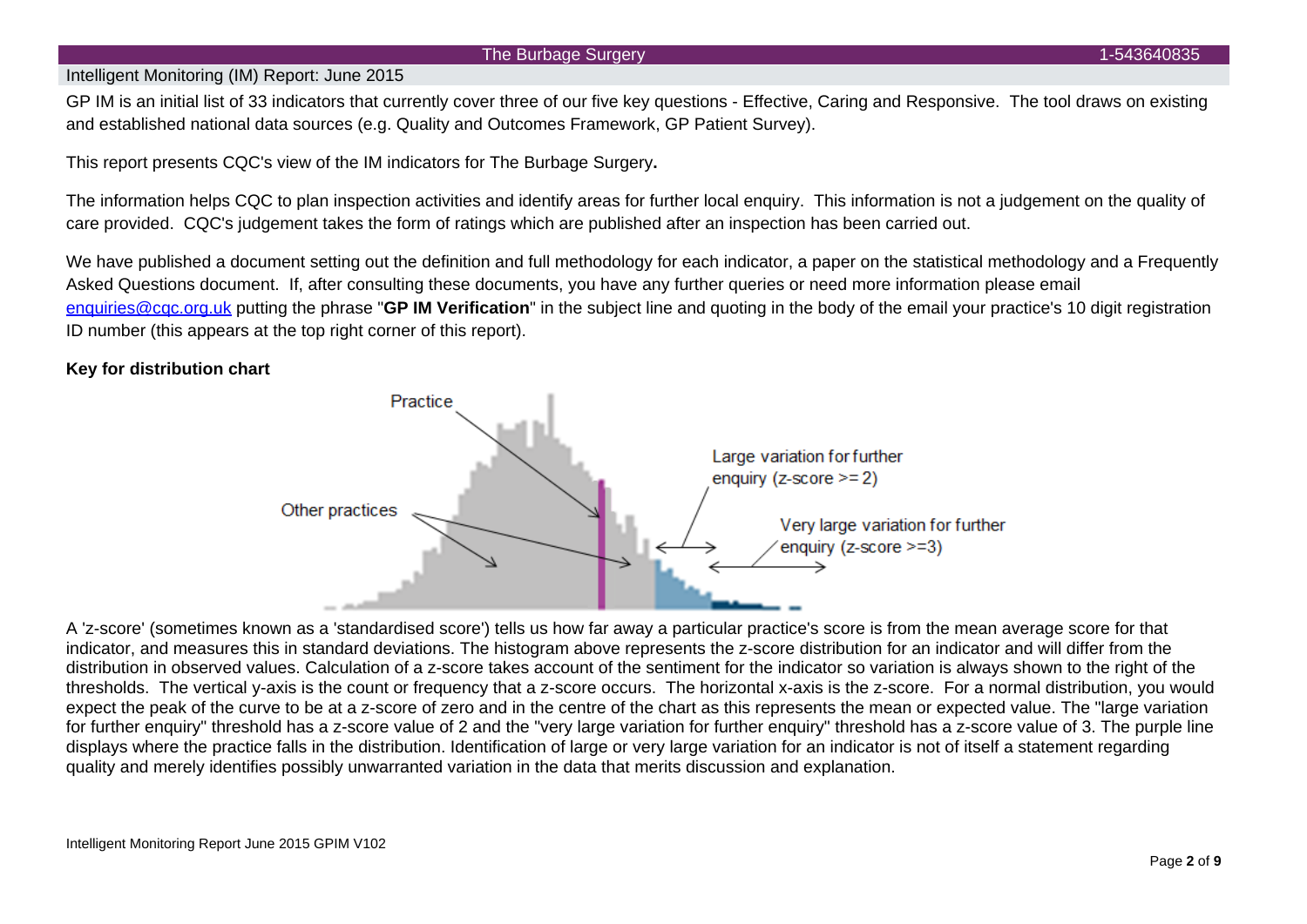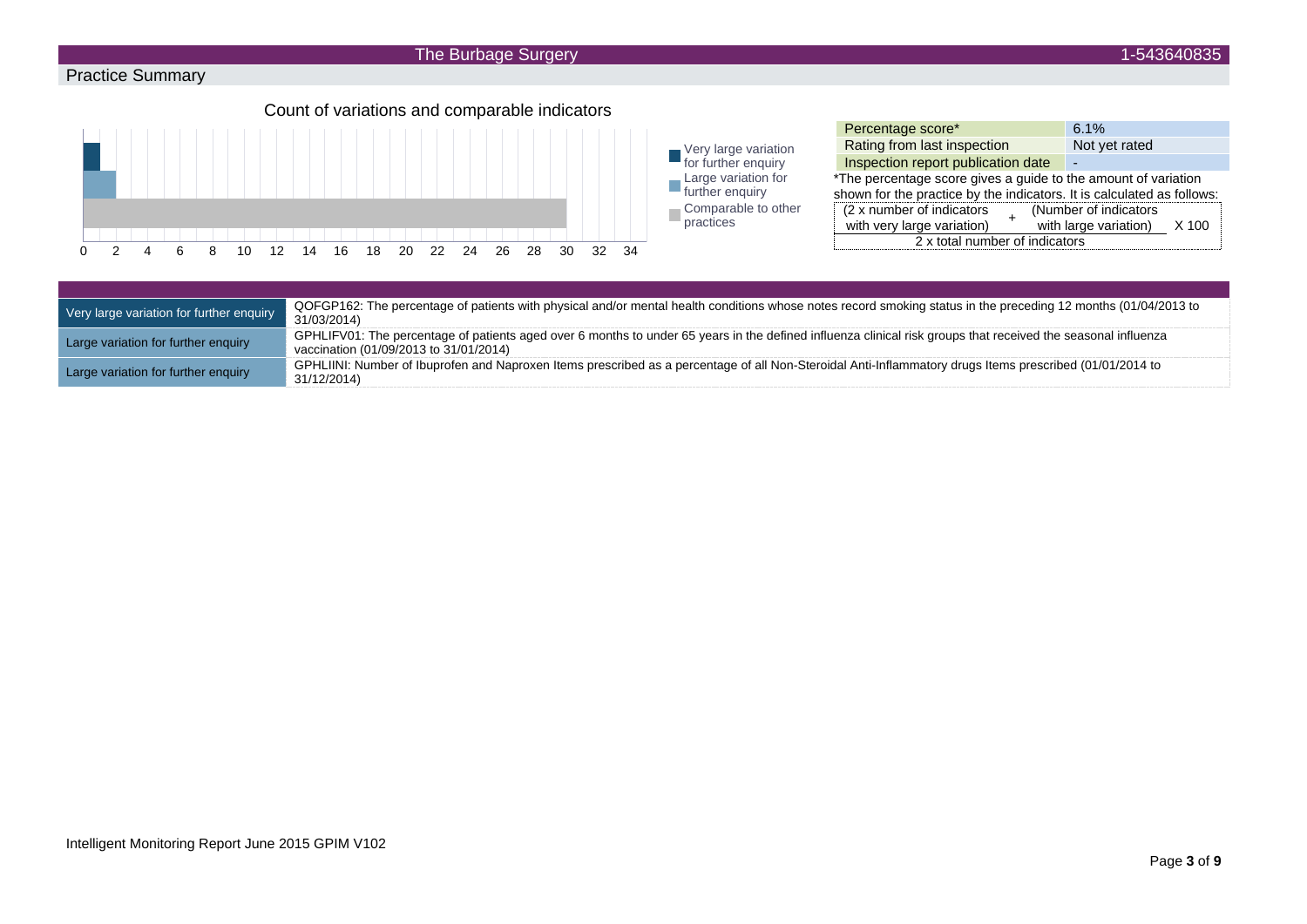| The Burbage Surgery |                                                                                                                                                                           |                 |                                     |                  |                    |                                          |               |  |
|---------------------|---------------------------------------------------------------------------------------------------------------------------------------------------------------------------|-----------------|-------------------------------------|------------------|--------------------|------------------------------------------|---------------|--|
| <b>Domain</b>       | ID: Indicator description (time period)                                                                                                                                   | <b>Observed</b> | Average                             | <b>Numerator</b> | <b>Denominator</b> | Z-score                                  | Z-score range |  |
| Effective           | GPHLIAC01: The number of Emergency<br>Admissions for 19 Ambulatory Care Sensitive<br>Conditions per 1,000 population. (01/01/14 to<br>31/12/14                            | 14.65           | 14.40                               | 148              | 10.1               | $-0.09$                                  |               |  |
|                     | GPHLIAP: Number of antibacterial prescription<br>items prescribed per Specific Therapeutic group<br>Age-sex Related Prescribing Unit (STAR PU).<br>(01/01/14 to 31/12/14) | 0.29            | 0.28                                | 6817             | 23539              | 0.23                                     |               |  |
|                     | GPHLICH01: The ratio of reported versus expected<br>prevalence for Coronary Heart Disease (CHD)<br>(01/04/13 to 31/03/14)                                                 | 0.76            | 0.72                                | 360              | 470.93             | $-0.40$                                  |               |  |
|                     | GPHLICPD: The ratio of reported versus expected<br>prevalence for Chronic Obstructive Pulmonary<br>Disease (COPD) (01/04/13 to 31/03/14)                                  | 0.70            | 0.61                                | 163              | 232.9              | $-0.42$                                  |               |  |
|                     | GPHLICQI: Percentage of antibiotic items<br>prescribed that are Cephalosporins or Quinolones<br>(01/01/14 to 31/12/14)                                                    | 4.0%            | 5.3%                                | 270              | 6780               | $-0.80$                                  |               |  |
|                     | GPHLIEC01: Emergency cancer admissions per<br>100 patients on disease register. (01/01/14 to<br>31/12/14                                                                  | 6.50            | 7.39                                | 18               | 2.77               | $-0.48$                                  |               |  |
|                     | Other practices<br>Practice                                                                                                                                               |                 | Large variation for further enquiry |                  |                    | Very large variation for further enquiry |               |  |

Intelligent Monitoring Report June 2015 GPIM V102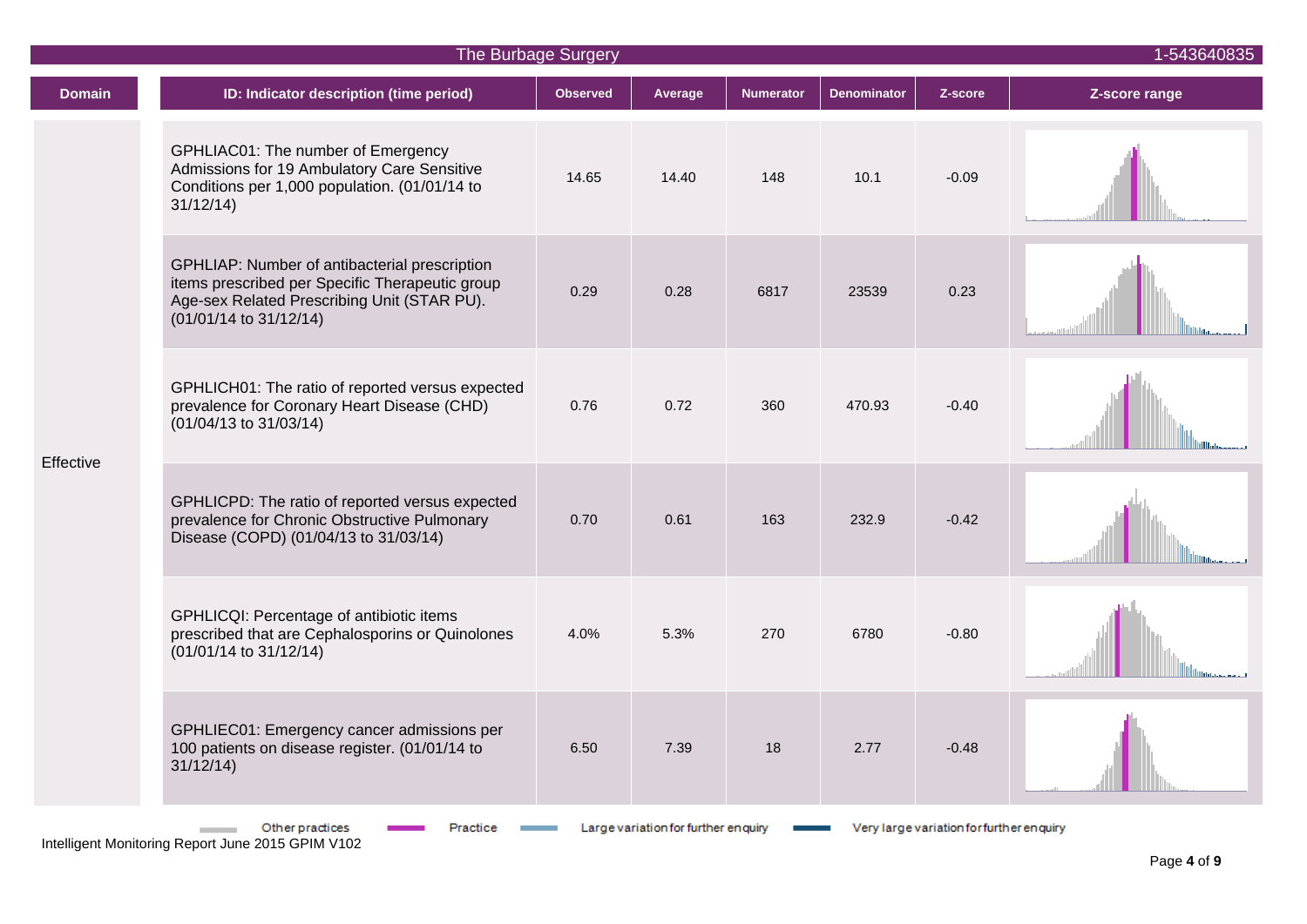|               | The Burbage Surgery                                                                                                                                                                                       |                 |                                     |                  |                    |                                          |               |  |
|---------------|-----------------------------------------------------------------------------------------------------------------------------------------------------------------------------------------------------------|-----------------|-------------------------------------|------------------|--------------------|------------------------------------------|---------------|--|
| <b>Domain</b> | ID: Indicator description (time period)                                                                                                                                                                   | <b>Observed</b> | Average                             | <b>Numerator</b> | <b>Denominator</b> | Z-score                                  | Z-score range |  |
| Effective     | GPHLIFV01: The percentage of patients aged over<br>6 months to under 65 years in the defined influenza<br>clinical risk groups that received the seasonal<br>influenza vaccination (01/09/13 to 31/01/14) | 36.6%           | 52.3%                               | 377              | 1031               | 2.28                                     |               |  |
|               | GPHLIFV02: The percentage of patients aged 65<br>and older who have received a seasonal flu<br>vaccination (01/09/13 to 31/01/14)                                                                         | 66.3%           | 73.2%                               | 1493             | 2253               | 1.56                                     |               |  |
|               | GPHLIHP: Average daily quantity of Hypnotics<br>prescribed per Specific Therapeutic group Age-sex<br>Related Prescribing Unit (STAR PU). (01/01/14 to<br>31/12/14                                         | 0.21            | 0.28                                | 25573            | 122308             | $-0.70$                                  |               |  |
|               | GPHLIINI: Number of Ibuprofen and Naproxen<br>Items prescribed as a percentage of all Non-<br>Steroidal Anti-Inflammatory drugs Items prescribed<br>(01/01/14 to 31/12/14)                                | 52.1%           | 75.1%                               | 2114             | 4058               | 2.90                                     |               |  |
|               | QOFGP102: The percentage of patients with<br>diabetes, on the register, in whom the last IFCC-<br>HbA1c is 64 mmol/mol or less in the preceding 12<br>months (01/04/13 to 31/03/14)                       | 85.7%           | 77.7%                               | 421              | 491                | $-1.45$                                  |               |  |
|               | QOFGP104: The percentage of patients on the<br>diabetes register, with a record of a foot<br>examination and risk classification within the<br>preceding 12 months (01/04/13 to 31/03/14)                 | 90.6%           | 88.3%                               | 425              | 469                | $-0.38$                                  |               |  |
|               | Other practices                                                                                                                                                                                           |                 | Large variation for further enquiry |                  |                    | Very large variation for further enquiry |               |  |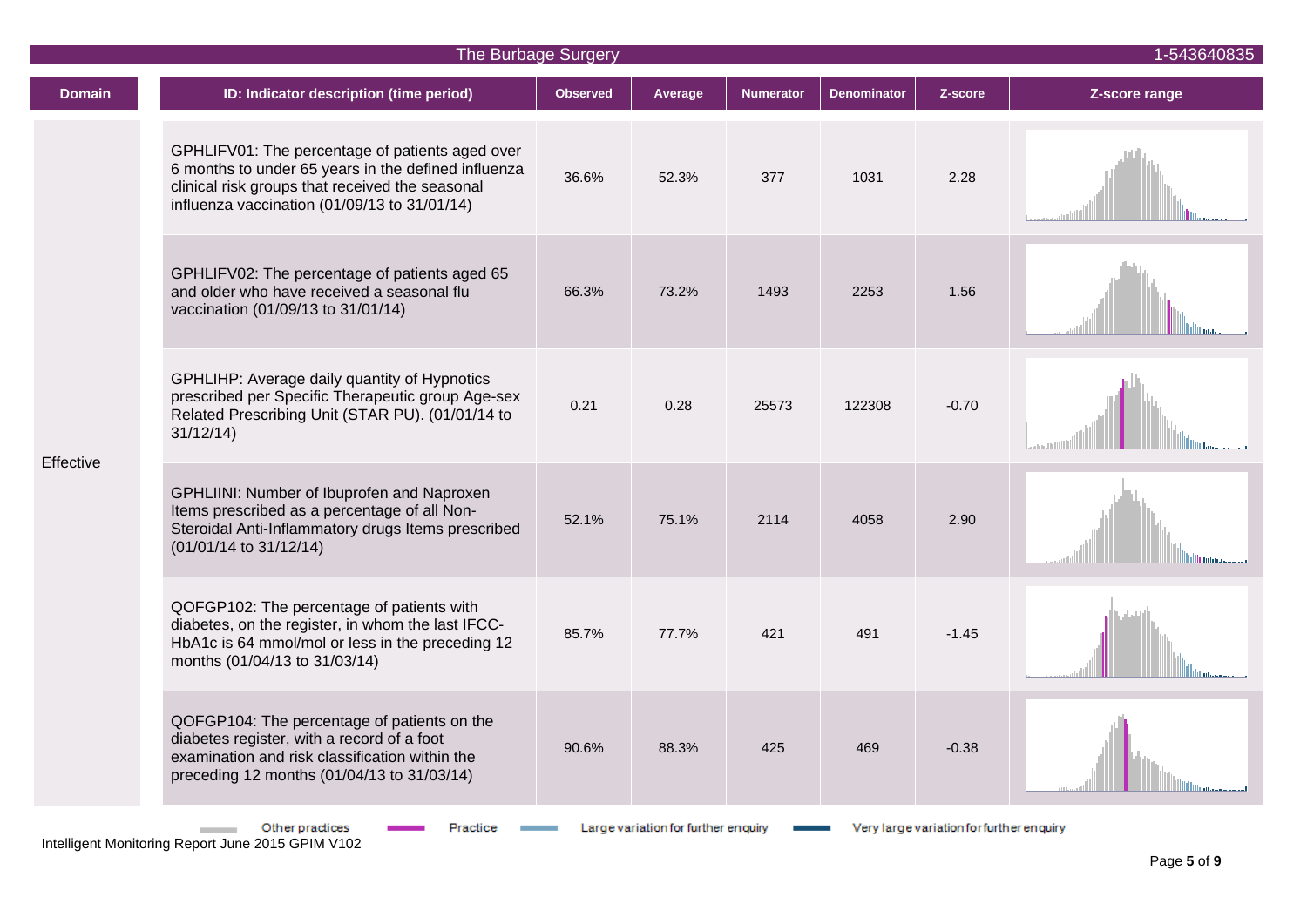| The Burbage Surgery |                                                                                                                                                                                                                                                       |                 |                                     |                  |                    |                                          |               |  |
|---------------------|-------------------------------------------------------------------------------------------------------------------------------------------------------------------------------------------------------------------------------------------------------|-----------------|-------------------------------------|------------------|--------------------|------------------------------------------|---------------|--|
| <b>Domain</b>       | ID: Indicator description (time period)                                                                                                                                                                                                               | <b>Observed</b> | Average                             | <b>Numerator</b> | <b>Denominator</b> | Z-score                                  | Z-score range |  |
| Effective           | QOFGP106: The percentage of patients with<br>diabetes, on the register, in whom the last blood<br>pressure reading (measured in the preceding 12<br>months) is 140/80 mmHg or less (01/04/13 to<br>31/03/14                                           | 68.6%           | 78.5%                               | 317              | 462                | 1.31                                     |               |  |
|                     | QOFGP110: The percentage of patients with<br>schizophrenia, bipolar affective disorder and other<br>psychoses who have a comprehensive, agreed<br>care plan documented in the record, in the<br>preceding 12 months (01/04/13 to 31/03/14)            | 97.3%           | 86.0%                               | 36               | 37                 | $-1.31$                                  |               |  |
|                     | QOFGP111: The percentage of patients with<br>schizophrenia, bipolar affective disorder and other<br>psychoses whose alcohol consumption has been<br>recorded in the preceding 12 months (01/04/13 to<br>31/03/14                                      | 97.9%           | 88.6%                               | 47               | 48                 | $-1.43$                                  |               |  |
|                     | QOFGP150: The percentage of patients with atrial<br>fibrillation (with CHADS2 score of 1), measured<br>within the last 12 months, who are currently treated<br>with anticoagulation drug therapy or an antiplatelet<br>therapy (01/04/13 to 31/03/14) | 100.0%          | 98.3%                               | 25               | 25                 | $-1.30$                                  |               |  |
|                     | QOFGP155: The percentage of patients with<br>hypertension in whom the last blood pressure<br>reading measured in the preceding 9 months is<br>150/90mmHg or less (01/04/13 to 31/03/14)                                                               | 76.8%           | 83.1%                               | 1301             | 1694               | 1.27                                     |               |  |
|                     | QOFGP162: The percentage of patients with<br>physical and/or mental health conditions whose<br>notes record smoking status in the preceding 12<br>months (01/04/13 to 31/03/14)                                                                       | 83.1%           | 95.3%                               | 2233             | 2688               | 4.43                                     |               |  |
|                     | Other practices<br>Practice                                                                                                                                                                                                                           |                 | Large variation for further enquiry |                  |                    | Very large variation for further enquiry |               |  |

Intelligent Monitoring Report June 2015 GPIM V102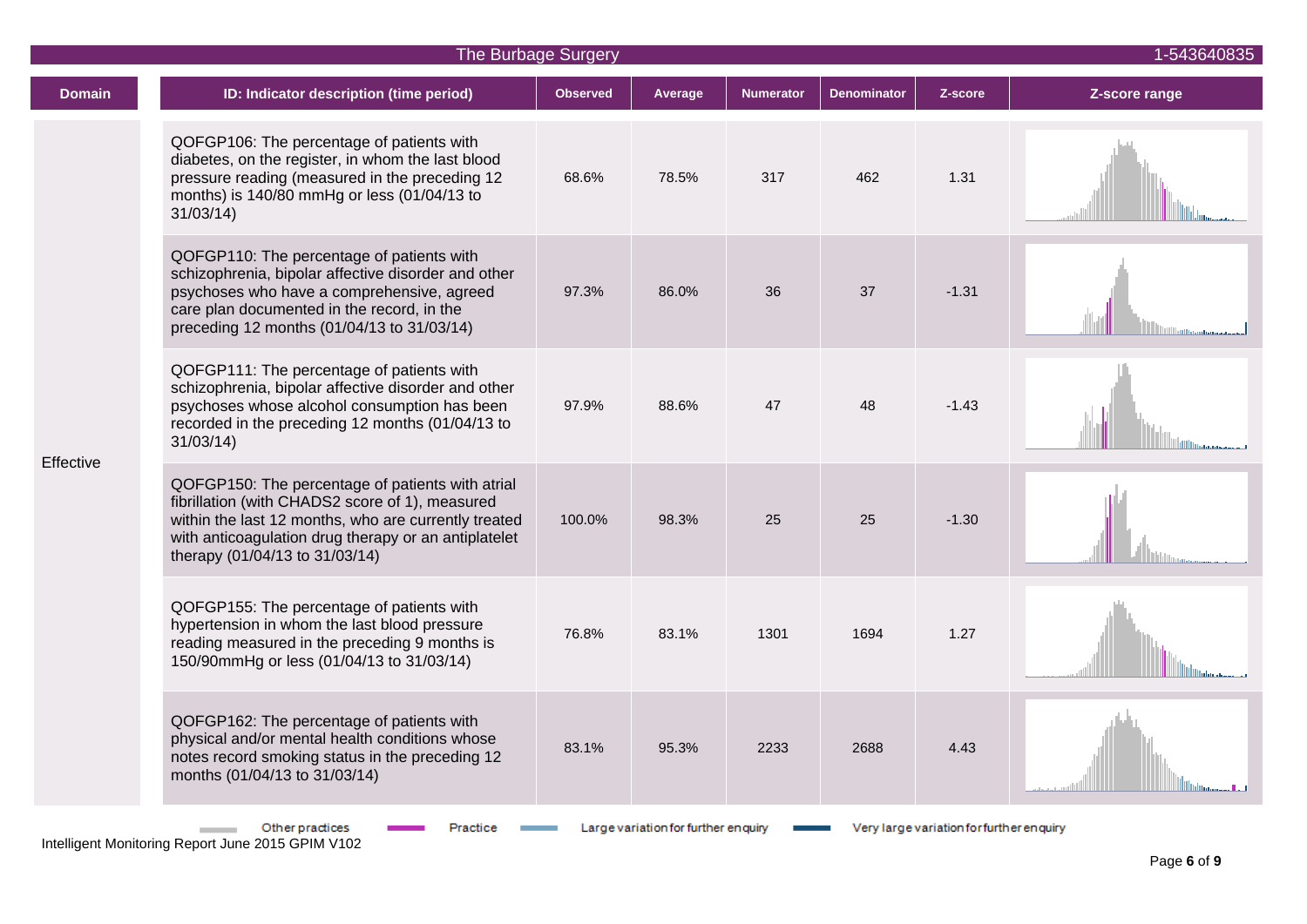|               | The Burbage Surgery                                                                                                                                                                                        | 1-543640835     |                                     |                  |                    |                                           |               |
|---------------|------------------------------------------------------------------------------------------------------------------------------------------------------------------------------------------------------------|-----------------|-------------------------------------|------------------|--------------------|-------------------------------------------|---------------|
| <b>Domain</b> | ID: Indicator description (time period)                                                                                                                                                                    | <b>Observed</b> | Average                             | <b>Numerator</b> | <b>Denominator</b> | Z-score                                   | Z-score range |
| Effective     | QOFGP178: The percentage of patients aged 75 or<br>over with a fragility fracture on or after 1 April 2012,<br>who are currently treated with an appropriate bone-<br>sparing agent (01/04/13 to 31/03/14) | 73.9%           | 81.3%                               | 17               | 23                 | 0.61                                      |               |
|               | QOFGP182: The percentage of women aged 25-64<br>whose notes record that a cervical screening test<br>has been performed in the preceding 5 years<br>(01/04/13 to 31/03/14)                                 | 80.2%           | 81.9%                               | 1886             | 2351               | 0.44                                      |               |
|               | QOFGP27: The percentage of patients diagnosed<br>with dementia whose care has been reviewed in a<br>face-to-face review in the preceding 12 months<br>(01/04/13 to 31/03/14)                               | 75.4%           | 83.8%                               | 52               | 69                 | 1.00                                      |               |
|               | QOFGP33: The percentage of patients with<br>diabetes, on the register, who have a record of an<br>albumin: creatinine ratio test in the preceding 12<br>months (01/04/13 to 31/03/14)                      | 100.0%          | 85.9%                               | 470              | 470                | $-3.96$                                   |               |
|               | QOFGP35: The percentage of patients with<br>diabetes, on the register, whose last measured total<br>cholesterol (measured within the preceding 12<br>months) is 5 mmol/l or less (01/04/13 to 31/03/14)    | 90.8%           | 81.6%                               | 424              | 467                | $-2.09$                                   |               |
|               | QOFGP36: The percentage of patients with<br>diabetes, on the register, who have had influenza<br>immunisation in the preceding 1 September to 31<br>March (01/04/13 to 31/03/14)                           | 95.2%           | 93.5%                               | 381              | 400                | $-0.38$                                   |               |
|               | Other practices                                                                                                                                                                                            |                 | Large variation for further enquiry |                  |                    | Very large variation for further en quiry |               |

Intelligent Monitoring Report June 2015 GPIM V102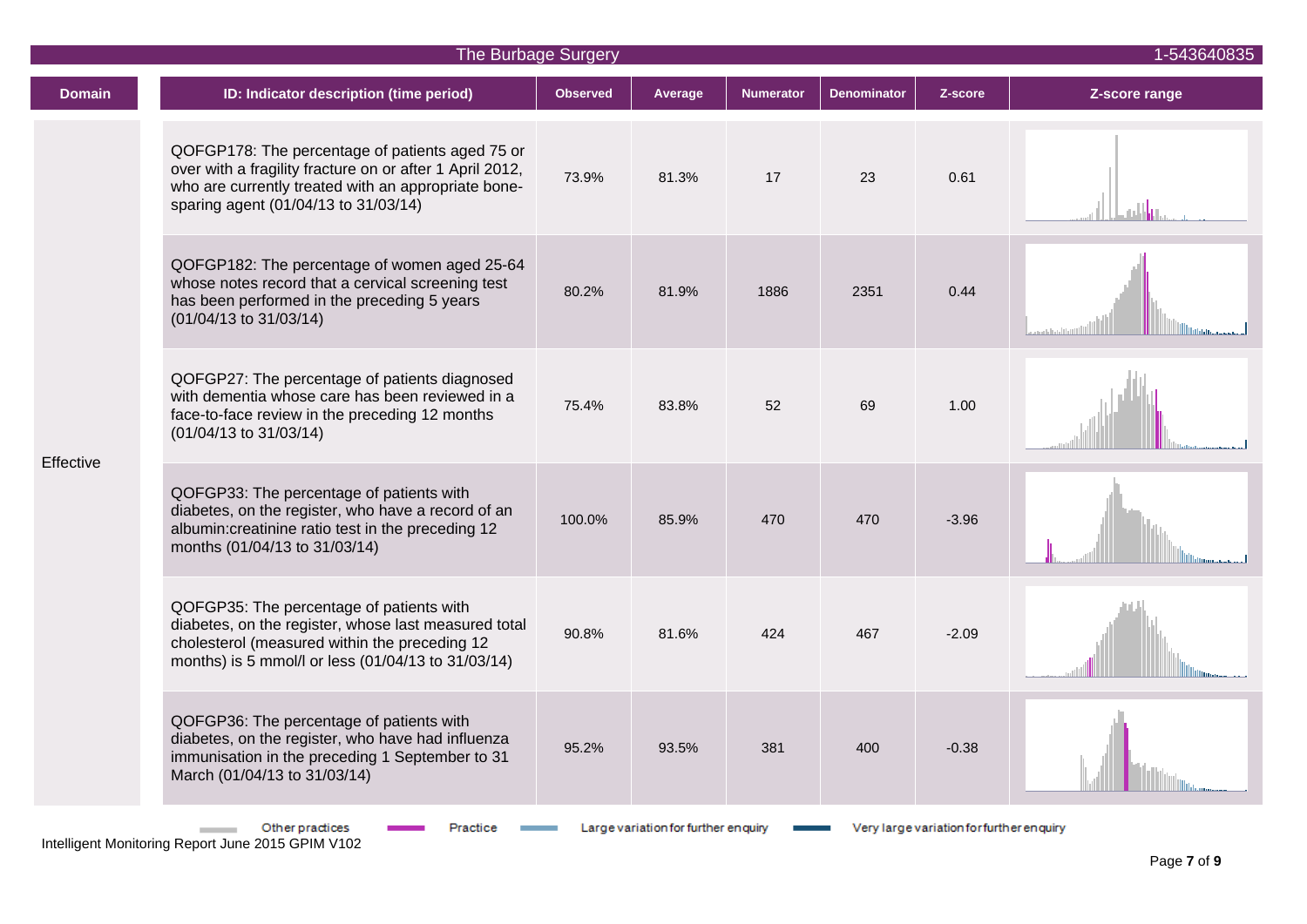| The Burbage Surgery |                                                                                                                                                                                                                                                |                 |         |                  |                    |         |               |  |
|---------------------|------------------------------------------------------------------------------------------------------------------------------------------------------------------------------------------------------------------------------------------------|-----------------|---------|------------------|--------------------|---------|---------------|--|
| <b>Domain</b>       | ID: Indicator description (time period)                                                                                                                                                                                                        | <b>Observed</b> | Average | <b>Numerator</b> | <b>Denominator</b> | Z-score | Z-score range |  |
| Effective           | QOFGP55: The contractor has regular (at least 3<br>monthly) multidisciplinary case review meetings<br>where all patients on the palliative care register are<br>discussed (01/04/13 to 31/03/14)                                               | Yes             |         |                  |                    |         |               |  |
| Caring              | GPPS004: The percentage of respondents to the<br>GP patient survey who stated that they always or<br>almost always see or speak to the GP they prefer.<br>(01/01/14 to 30/09/14)                                                               | 28.4%           | 37.4%   | 24.68            | 86.93              | 0.77    |               |  |
|                     | GPPS014: The percentage of respondents to the<br>GP patient survey who stated that the last time they<br>saw or spoke to a GP, the GP was good or very<br>good at involving them in decisions about their care<br>(01/01/14 to 30/09/14)       | 78.9%           | 81.6%   | 108.19           | 137.11             | 0.42    |               |  |
|                     | GPPS015: The percentage of respondents to the<br>GP patient survey who stated that the last time they<br>saw or spoke to a GP, the GP was good or very<br>good at treating them with care and concern.<br>(01/01/14 to 30/09/14)               | 79.3%           | 85.1%   | 123.83           | 156.09             | 0.93    |               |  |
|                     | GPPS020: The percentage of respondents to the<br>GP patient survey who stated that the last time they<br>saw or spoke to a nurse, the nurse was good or<br>very good at involving them in decisions about their<br>care (01/01/14 to 30/09/14) | 81.2%           | 84.9%   | 90.94            | 111.99             | 0.68    |               |  |
|                     | GPPS021: The percentage of respondents to the<br>GP patient survey who stated that the last time they<br>saw or spoke to a nurse, the nurse was good or<br>very good at treating them with care and concern.<br>(01/01/14 to 30/09/14)         | 89.7%           | 90.4%   | 118.17           | 131.7              | 0.15    |               |  |

Other practices

**Contract Contract** 

Practice Large variation for further enquiry **EXECUTE:** Very large variation for further enquiry